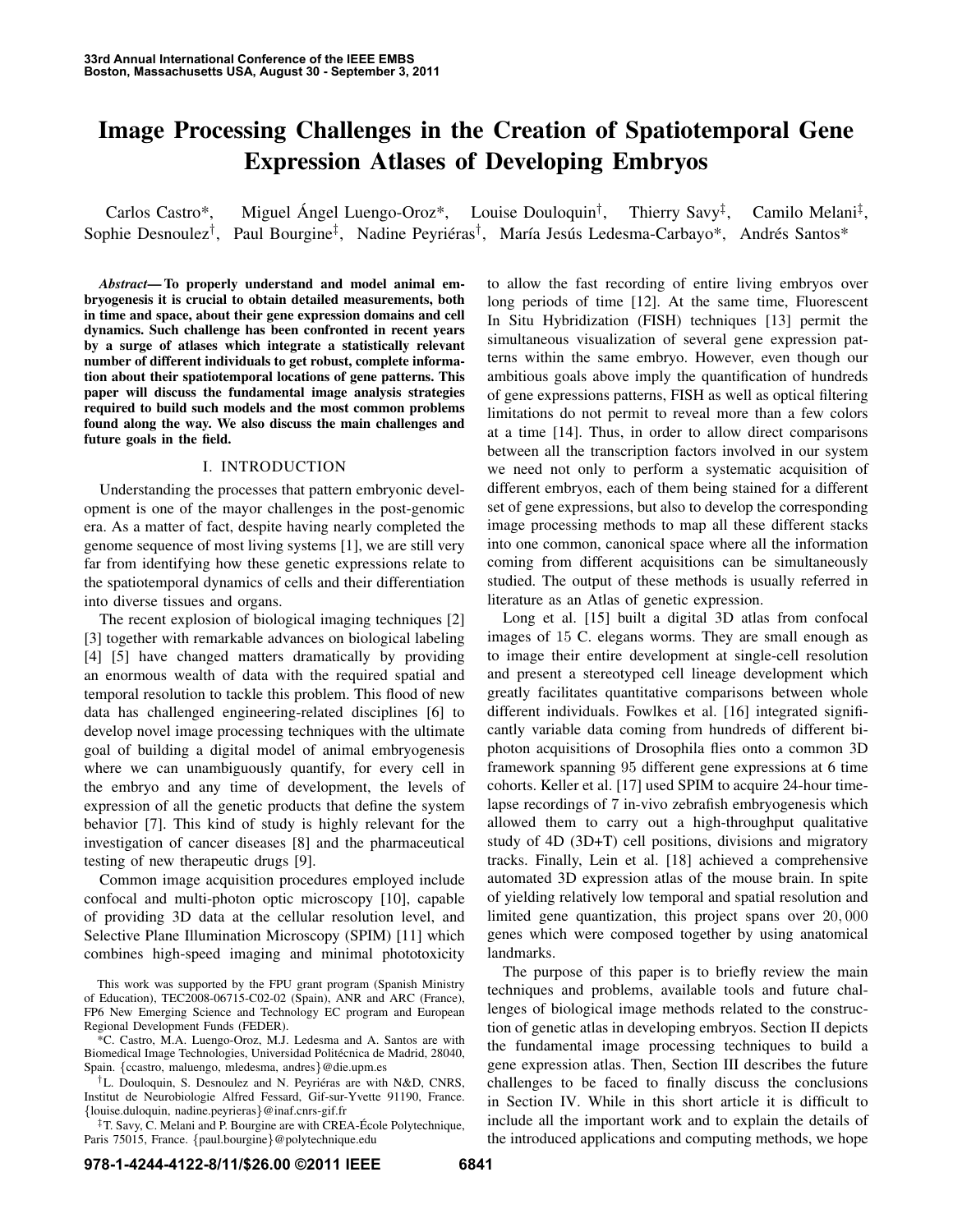that the presented facts and pointers can be helpful for both researches in the field and general audiences who may have interest in learning the basic ideas of gene atlas creation.

### II. IMAGE PROCESSING METHODS

As engineers, our contribution to the ambitious biological objectives depicted above consists in developing the required computational tools to detect and track every cell and quantify the interaction of every gene product in images of any developing tissue in a standardized, cell-based manner. In other words, we aim at achieving a complete definition of the  $(x, y, z, t, G)$  data universe where we could describe the levels of expression of every protein in the genome  $(G)$  at all developmental times (t) for every cellular position  $(x, y, z)$ in a developing organism. The fundamental techniques to accomplish this task are depicted below. However, there is no universal solution to the problems tackled by these techniques. Algorithms that work well on one set of images will often not work on another set due to significant differences in terms of embryo shape, cell density, signal-to-noise ratio, image resolution, bio-markers employed, etc.

#### *A. Nuclei Detection*

Methods to determine cellular positions  $(x, y, z)$  are often based on segmenting cell nuclei rather than whole cells because nuclei tend to have a more compact shape and less overlap with their neighbors. In [19] we used an approach based on morphological operators: First, a granulometry of nuclei images provides the archetypal upper and lower sizes of the objects within. Then, using these sizes to keep residues of morphological area openings [20] directly isolates all elements with the typical volume of a cell nucleus. Other approximations to the problem include the numerical solution of a 3D nonlinear advection-diffusion equation as proposed in [21]. Adaptive thresholding, gradient methods, 3D watershed algorithms or training-based schemes based on support vector machine classifiers are also popular solutions as described in [15].

## *B. Gene Quantification*

Image-based quantification of the levels of expression of one specific gene product within one specific cell,  $(x, y, z, q_1)$ , requires the prior application of cell shape segmentation algorithms. In this respect, models based on Voronoi diagrams built from the nuclei centers [22] showed an interesting correlation with the actual true cell geometries. Other strategies based on differential-equation segmentations of the true shapes have also been successfully applied [23]. Once cell volume has been extracted, gene expression grades can be extracted based on the general assumption of a linear relationship between the fluorescence intensity enclosed in a cell and the protein concentration within it [24]. However, while this approach has proven valid when referred to one individual embryo, differences on the acquisition conditions and non-linear effects such as photobleaching, the fluorescent dye's extinction coefficient or the depth-dependent signal decay make it arguable whether these figures can

be directly compared when coming from different probes. With this problem in mind, Damle et al. [25] achieved a proper fluorescence-to-protein conversion by applying depthextinction corrections (based on measurements of the signal decay of a second freely diffusible internal fluorescent standard) and by deriving a realistic conversion constant obtained after imaging a set of probes with a known quantity of their target fluorescent protein.

## *C. 3D Atlas Construction*

The composition of an adequate 3D  $(x, y, z, q_1, ..., q_N)$ map containing a sufficiently representative number of different genes, N, is achieved by registration procedures. These algorithms are designed to process sets of image stacks coming from different individuals -which differ in size and orientation- so that they fit into the same referential space making the positions of their nuclei directly comparable. Such "virtual multiplexing" makes it practical to examine the relations in the expression of all these genes without having to directly co-stain embryos for all possible pairs. Most registration procedures in literature include an initialization algorithm which aims at removing some of the geometrical variation among embryos by coarsely aligning anatomical landmarks [18] or the animal mayor axes [15] [16] [2]. Posterior fine registration procedures include pixel-based alignment methods adapted from medical image analysis such as mutual information registration [19] or spline elastic registration [26]. However, object-based registration is also possible: work in [15] and [16] includes modelization of the statistical cell positions allowing the identification of correspondences between differently extracted nuclei. Both approaches have pros and cons: statistical modeling helps ruling out inter-embryo variability due to individuals differences in shape, size or deformations but implies working in an object-based domain where we lose track of the originally acquired data. On the contrary, in a pixel-based approach we are able to keep the original renders, surfaces and volumes of the gene expressions but the non-trivial variations in the extent of gene patterns and number and density of involved nuclei makes it challenging to discern whether the final variations in the atlas correspond to biological or methodological sources (e.g. registration errors, imperfect synchronization between samples, etc.)

#### *D. Cell Tracking and Lineage Reconstruction*

Tracking algorithms applied to cellular movements are capable of following nuclei positions through time, that is to say, specifying their  $(x, y, z, t)$  coordinates. Solutions implemented include 3D methods which must be first given the identified  $(x, y, z)$  positions for every instant of a timelapse series of images. That is the case in [27] where the vector field is estimated from registration between two consecutive time steps. This vector field is used to predict which position should each detected nuclei at  $t$  have at  $t + 1$  to then assign the closest detected nuclei in  $t + 1$  as the continuation of the trajectory. There are also tracking algorithms which work entirely in 4D [28] by detecting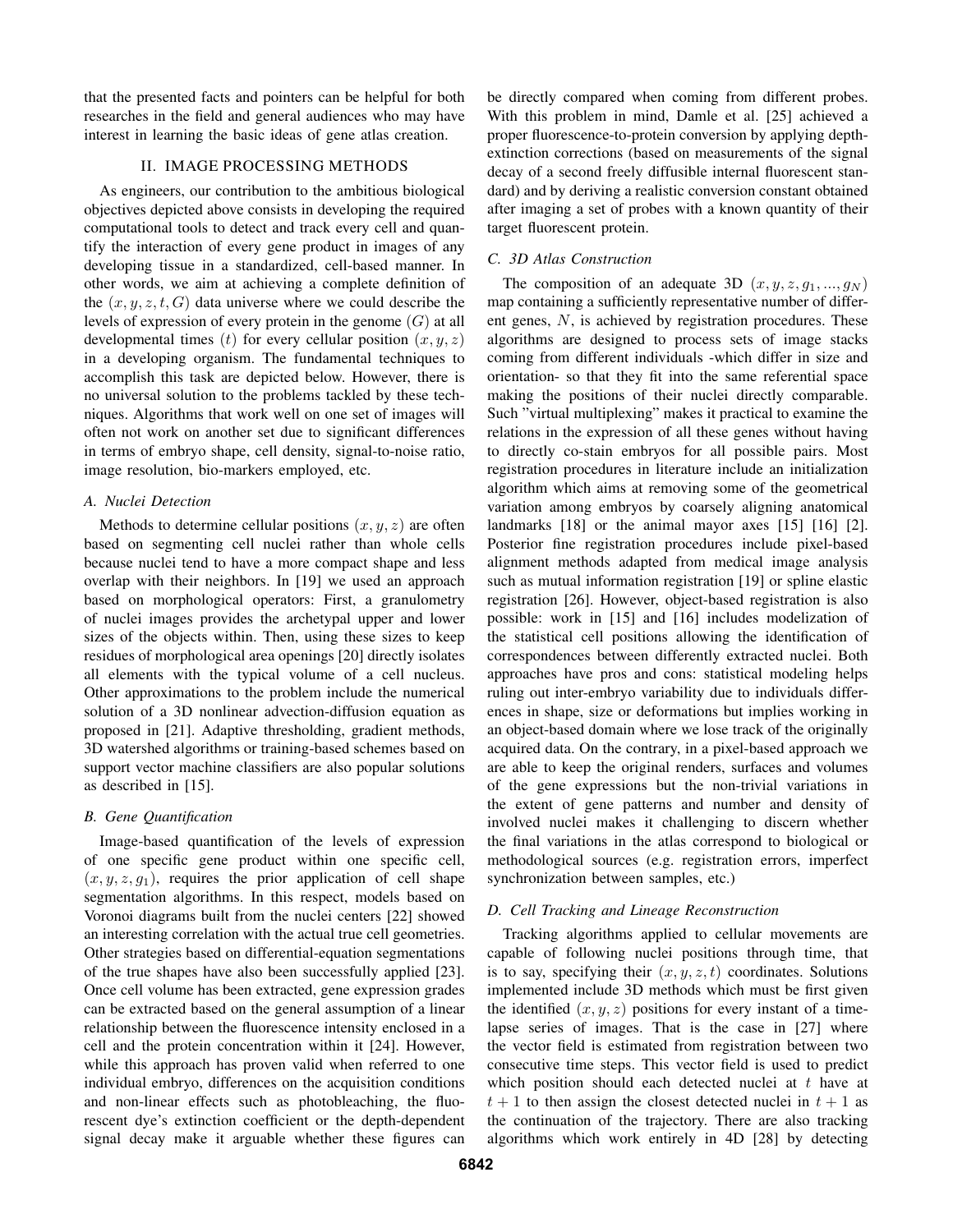connected paths in the 3D+T space thanks to morphological reconstructions from a manual or automatic marker. Once cell trajectories have been identified, it is useful to perform mitosis detection algorithms which allow to connect tracks across cell divisions and reconstruct the cell lineage across the embryo development. This kind of analysis was recently applied successfully to unveil the phenomenological behavior of cell proliferation and division waves in early zebrafish development [29].

## *E. Integration of Cell Tracking and Gene Quantification*

Since the emergence of transgenic embryo lines [30], animal models can be engineered to express a fluorescent labeling as they continue to live and carry a normal development. Contrary to FISH techniques, where embryos need to be fixated, these methods, combined with fast, timelapse microscopy, open up the possibility to perform developmental studies in vivo. In [31], the complete  $(x, y, z, t, g_1)$ coordinates of a transgenic fish line, labeled to show one specific gene expression  $g_1$ , were determined by successively applying nuclei detection, cell shape extraction, gene quantification and cell tracking techniques. Such approach allows a straightforward study about how cell dynamics and lineage are influenced by genetic activity: Maps of cell speeds show parallelisms to those indicating levels of gene expression and studies about how gene intensities evolve through a cell progeny indicated that gene propagation is not necessarily attached to family links.

## *F. Validation*

All the previously introduced algorithms are usually designed to operate in an automatic way so that they can systematically handle the enormous amount of data involved in the creation of a gene atlas (N big 3D images where  $N =$ no. of genes  $\times$  no. of individuals per gene  $\times$  no. of time steps). However, due to the lack of gold standards in the field, output results generally require different levels of supervision with manual validation and correction not being uncommon [15]. Given the intrinsic spatial nature of the atlas creation problem, visual assessment is the common validation norm for virtually all previously described methods. Consequently, the development of sophisticated visualization tools adapted to each particular dataset becomes ineludible, see Section II-G. Registration performance is perhaps the exception to this norm since visual assessment becomes challenging when lacking specific anatomical landmarks [16]. Indirect validation criteria are then used: when variability measurements between gene patterns in the atlas are in the same range as the variability that one embryo directly co-stained for those gene patterns would show when compared to another individual, then we can take it as a proof that our registration process succeeded in its task of factoring out geometric variability to keep just biological disparity.

## *G. Visualization*

As discussed previously in Section II-F, the development of an advanced visualization platform is an essential requirement of any system dealing with gene expression atlas. Ideally, this visualization platform should be used not only to picture the multidimensional input data and output results but also to run the previously described algorithms on request while providing the necessary tools to correct, validate, annotate and quantify their outcomes. Several software packages described in literature cover some of these aspects, each of them being specifically designed to the needs and data of each project. Some relevant examples are FlyEx [32], MovIt [33], GoFigure [34] or PointCloudExplore [35] [36].

## III. FUTURE CHALLENGES

In Section II we discussed some of the latest methods in the lead of achieving a quantitative depiction of joint genetic and cellular dynamics. None of these projects, however, has yet accomplished the ultimate goal of a complete spatio-temporal,  $(x, y, z, t, G)$ , representation of an embryo's genome throughout its embryogenesis. Here we present two of the mayor breakthroughs that will help completing this challenge in the next few years.

#### *A. Multiplex in-situ*

The next generation of in situ hybridization techniques is expected to overcome the limitations on the number of possible gene expressions that can be simultaneously labeled. Pierce et al. have just developed a new multiplexing technique that allows the fluorescent labeling of up to 5 different mRNA targets at a time [37]. Compared to the current double in-situ hybridization techniques, this scheme will drastically ease the addition of new genetic probes. Registration methods will also benefit as some of the 5 available tags could be used for referential purposes providing the necessary landmarks to increase the final accuracy.

#### *B. 4D Atlas and Cell Lineage*

The introduction of transgenic animal lines -that can be labeled to show the expression of a certain gene in vivointroduce the possibility of developing registration methods integrally working in 4D which would directly yield  $(x, y, z, t, g_1...g_N)$  maps. This scheme would bring a big leap in the field since gene expression could be continuously quantified in time rather than having discrete samples at the different developmental stages where in situ hybridizations are defined. The big challenge underlying here will be to make a comprehensive study correlating the genome dynamics with cell migration and differentiation.

#### IV. DISCUSSIONS AND CONCLUSION

We have showed the interest of creating digital atlases that provide cellular locations and intensity levels of different gene expressions throughout embryo development. We have later introduced the key image processing tools used in literature to segment, register, track, quantify, validate and visualize the results concerning the construction of such atlases. Main applications include unveiling the mechanism of the gene regulatory networks that control the embryogenesis [16] or examining hypothesis about an animal model anatomy [15]. Such studies are made possible thanks to the